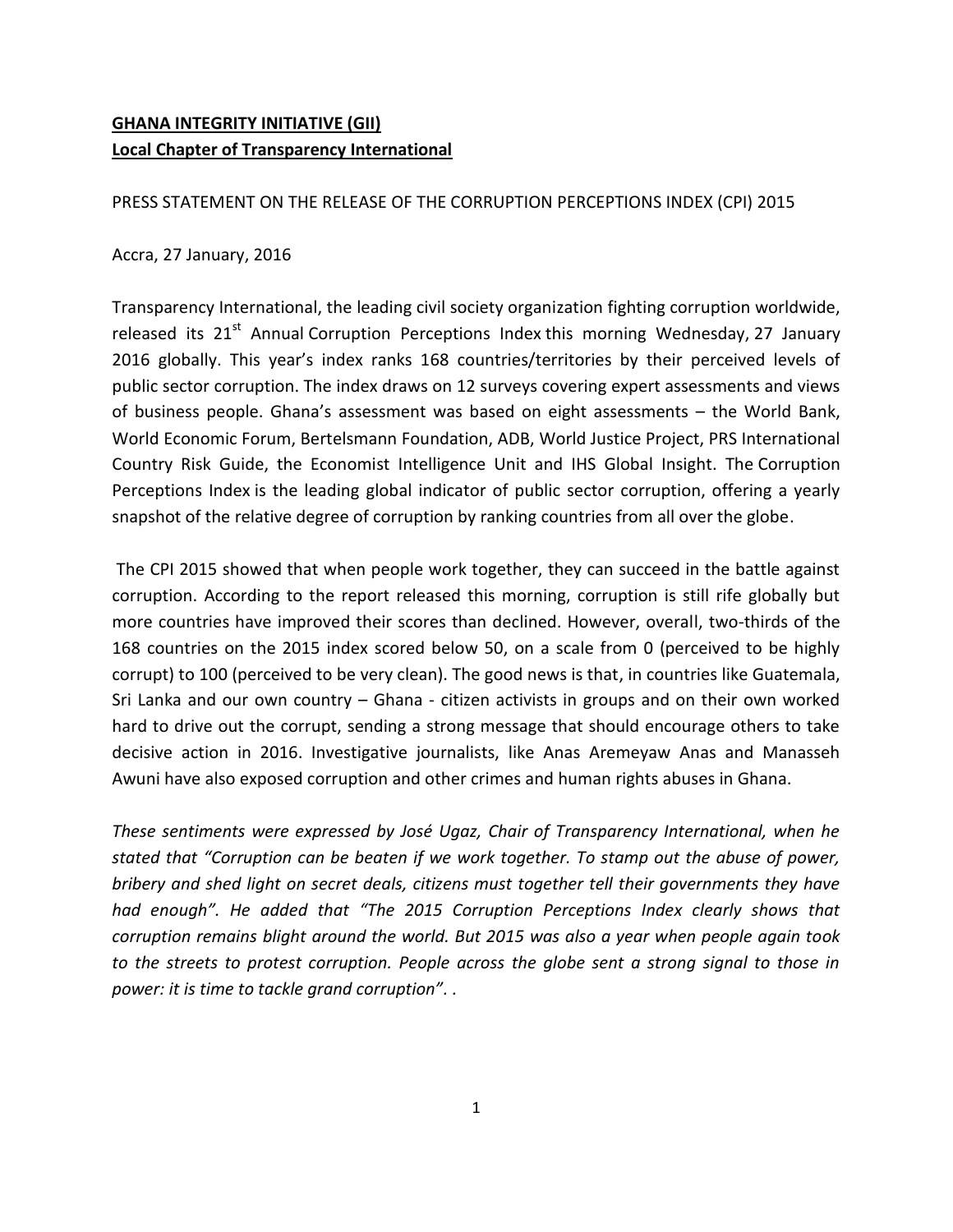#### **Ghana's Performance**

The CPI 2015 made use of eight data sources out of the 12 data sources to compute the index for Ghana. These sources that have assessed Ghana with regards to corruption, are the World Bank (CPIA) – 47, the African Development Bank (55), the Bertelsmith Foundation (45), the World Economic Forum (33), the World Justice Project (37), the Economic intelligence Unit (54), the PRS International Country Risk Guide (50) and the HIS Global Insight (52). The Ghana score is, therefore, an average of the scores from these data sources. The institutions are independent institutions with a high level of credibility and their assessments are considered credible.

The CPI 2015 scored Ghana 47 out of clean score of 100 and ranked the country 56 out of 168 countries. Thus, Ghana slided back by one percentage point from the 48 points scored in 2014 but better than its performance in 2012 when it scored 45 and 2013 when it scored 46 points. Ghana performed below six African countries (Botswana - 63, Cape Verde - 55, Seychelles - 55, Rwanda – 54, Mauritius and Namibia 53). However, as in previous years, Ghana's score and ranking show that the country has performed much better than several other African countries, including South Africa, Senegal and Tunisia. Thus, although scoring lower than six African countries, Ghana has scored higher than all the rest of the African countries included in the CPI 2015.

This does not mean that corruption is not a serious problem in Ghana because, like two thirds of the rest of the 168 countries/territories ranked by their perceived levels of public sector corruption, Ghana scored below the 50 pass mark. Although the government of Ghana has also started pursuing the corrupt in the country, this still remains selective and needs to be improved. The pursuance of the officials of the National Service Secretariat, the National Health Insurance Scheme, the Smartys and the GYEEDA needs to be commended but there is a lot more to be done. The AMERI case needs to be investigated. The African Automobile cars are left to rot at the Institute of Local Government Studies even after the Judgment Debt Commission has concluded its work. Some of the people indicted by the Commission's report are still holding public positions. Public officers who won their parliamentary primaries are still holding onto their public positions. This shows that we have still not put in enough effort and commitment in tackling corruption.

### **The African Picture**

In Africa, Botswana came up first with a score of 63, ranking 28 globally, followed by Cape Verde and Seychelles scored 55 and ranked 40 while Rwanda scored 54 and ranked 44 globally. Both Namibia and Mauritius scored 53 and ranked 45. Clearly, all the six countries that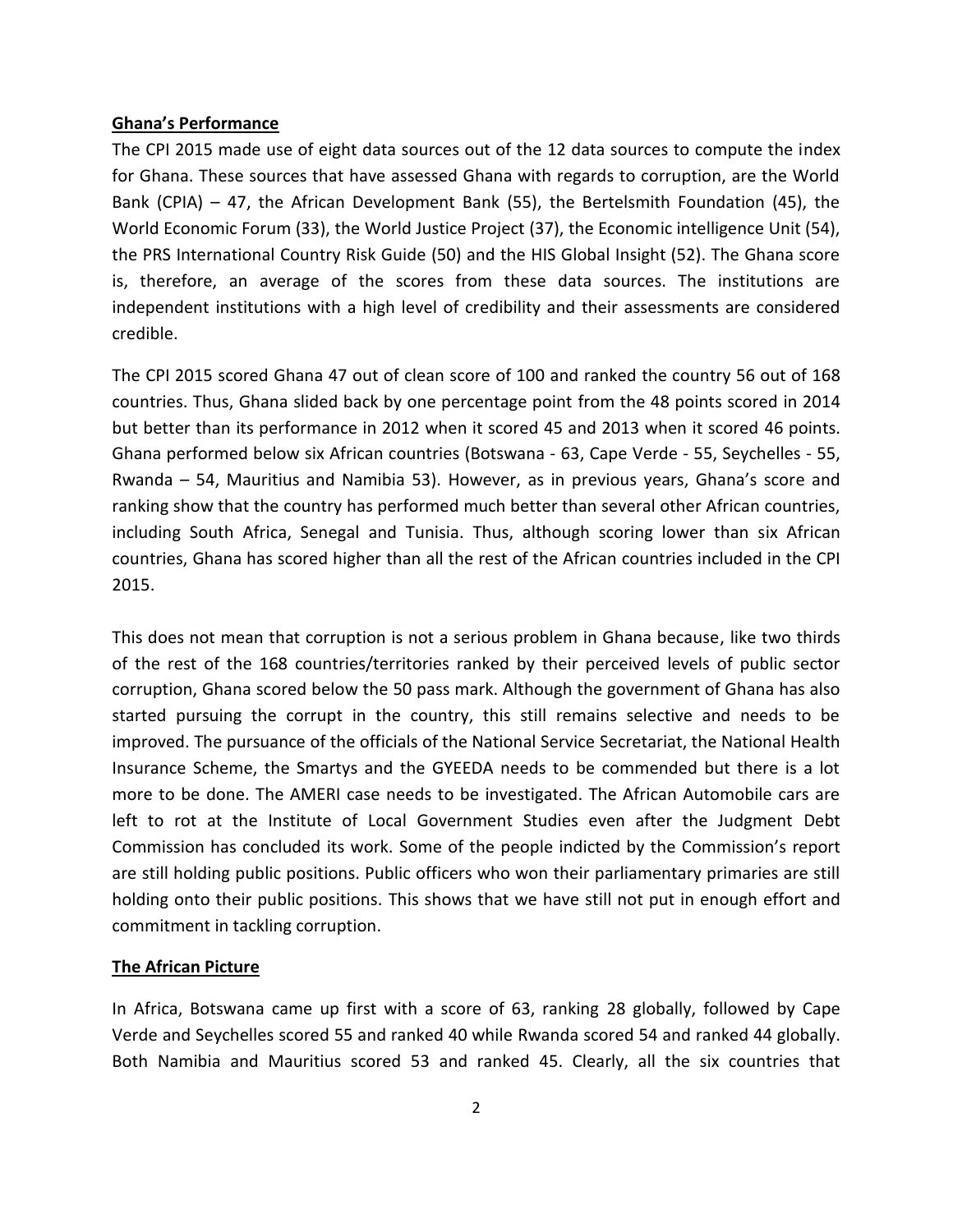performed better than Ghana passed the 50% pass mark. Although always the best performer in Africa although Botswana seems to be sliding backwards as in 2014, the country scored 63 as against 64 and 65 in 2013 and 2012, respectively.

However, many African countries still remain at the bottom of the CPI 2015. Somalia (8) remained at the very bottom with North Korea. Sudan (12), South Sudan (15), Angola (15) and Libya (16) performed slightly better, beating only Afghanistan (11) outside the continent. Other African countries, such as Guinea-Bissau (17), Eritrea (18), Zimbabwe (21) and Burundi (21) are also at the bottom although slightly better.

#### **Global Performance**

Globally, Denmark has continued its lead in the CPI 2015, scoring 91, having scored 92 both in 2014 and 2013 and 90 in 2012 but ranking first in all these years. Denmark was followed by Finland with a score of 90 and ranking 2, Sweden and New Zealand followed with scores of 89 (3) and 88 (4), respectively. The Netherlands and Norway both scored 87, ranking 5 with Switzerland following with a score of 86 and ranking 7. Finland has urged up a bit to a score of 90 from its score of 89 both in 2014 and 2013. New Zealand has slided backwards in the CPI 2015 from its impressive scores of 91 in both 2014 and 2013. Singapore dropped out of the best seven, scoring 85 out of 100 and ranking 8.

From other previous years, it is clear that the top performers have remained almost the same over the years and are largely clean of corruption, near perfect but short of a clean score of 100. These countries are characterized by a high level of transparency and accountability, which are essential to help curb corruption. These countries are helped by strong access to information systems and rules governing the behaviour of those in public positions and they should be good examples to Ghana. However, the fact remains that no country has scored 100 or even 95 for a very long time, an indication that corruption is a global canker and that no country is free from it. This calls for a global approach to the fight against corruption and a call for support to the less performing countries by the leading countries.

The fight against corruption requires all hands on deck and that is why Transparency International's chair, José Ugaz, has emphasized the importance of the various roles that civil society organisations can play in exposing, detecting and sanctioning corrupt behaviours.

#### **What Needs to be Done**

Governments need to ensure real and systemic reform – starting with freeing judiciaries from political influence and creating better regional cooperation between law enforcement to stop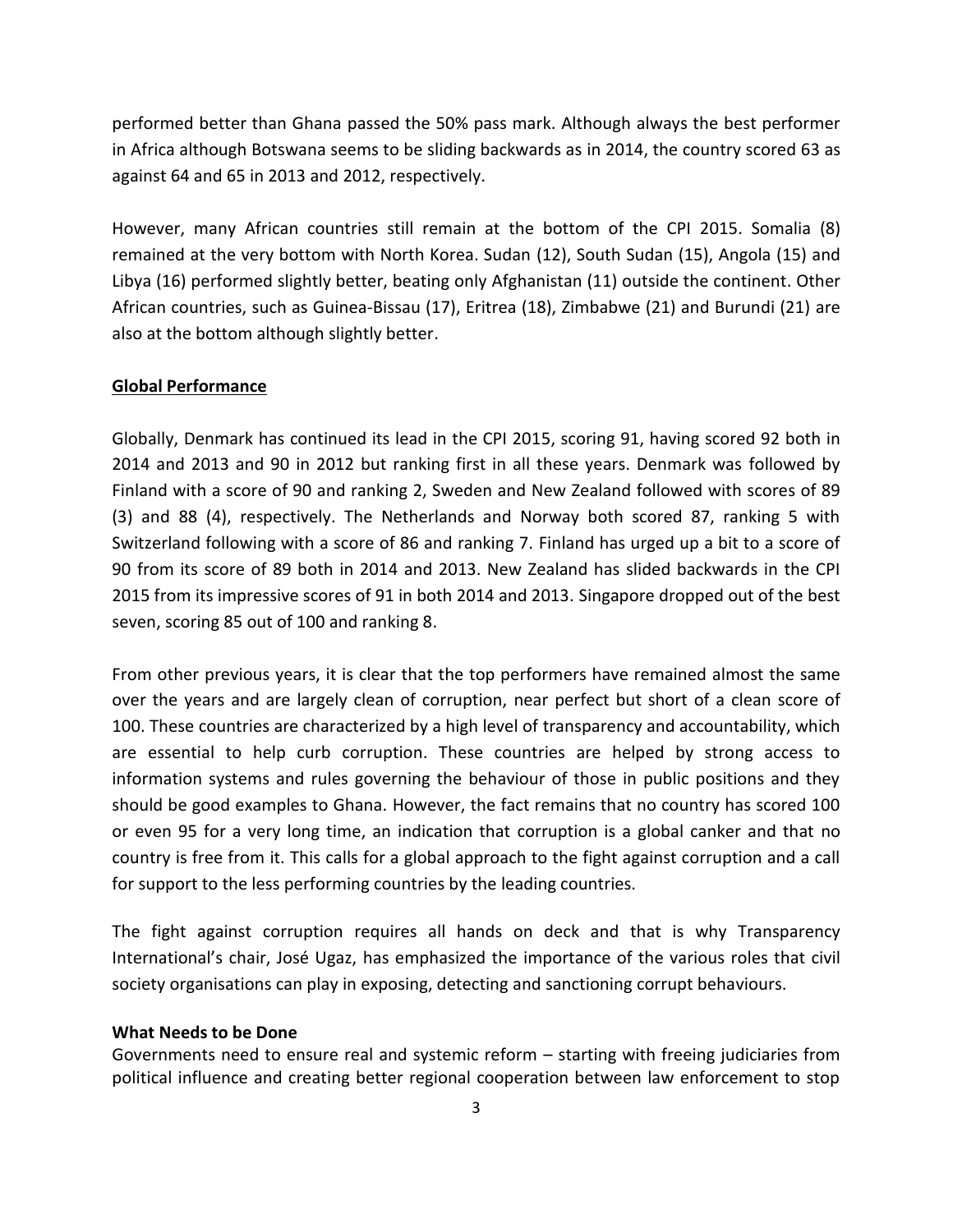the corrupt hiding in different jurisdictions. Citizens, meanwhile, should continue their calls for change. In 2015 we saw ever more people connect the poor services they receive with the illicit enrichment of a few corrupt individuals. These people need to keep up their pressure on leaders, and demand the accountable, well-functioning institutions they deserve.

Ghana Integrity Initiative wishes to call on all Ghanaians, no matter their partisan affiliation to **RESIST, CONDEMN AND REPORT** all forms of **CORRUPTION** and abuse of power in our society! But GII calls on government to promptly investigate any credible allegations of corruption it receives. The reports of Commissions of Enquiry must also be implemented.

For the full ranking and regional tables, go to: [www.transparency.org/cpi](http://www.transparency.org/cpi)

For more information contact:

#### Vitus Adaboo Azeem **Mary Awelana Addah**

Executive Director **Programmes Manager** Tel.: 0302 760 884 Tel.: 0302 760 884 Mobile: 0577665300 Mobile: 0577665299 Twitter: VitusAdabooAzee Twitter: Facebook: Facebook

Email: [vaazeem@tighana.org](mailto:vaazeem@tighana.org) Email: awelana2000@yahoo.co.uk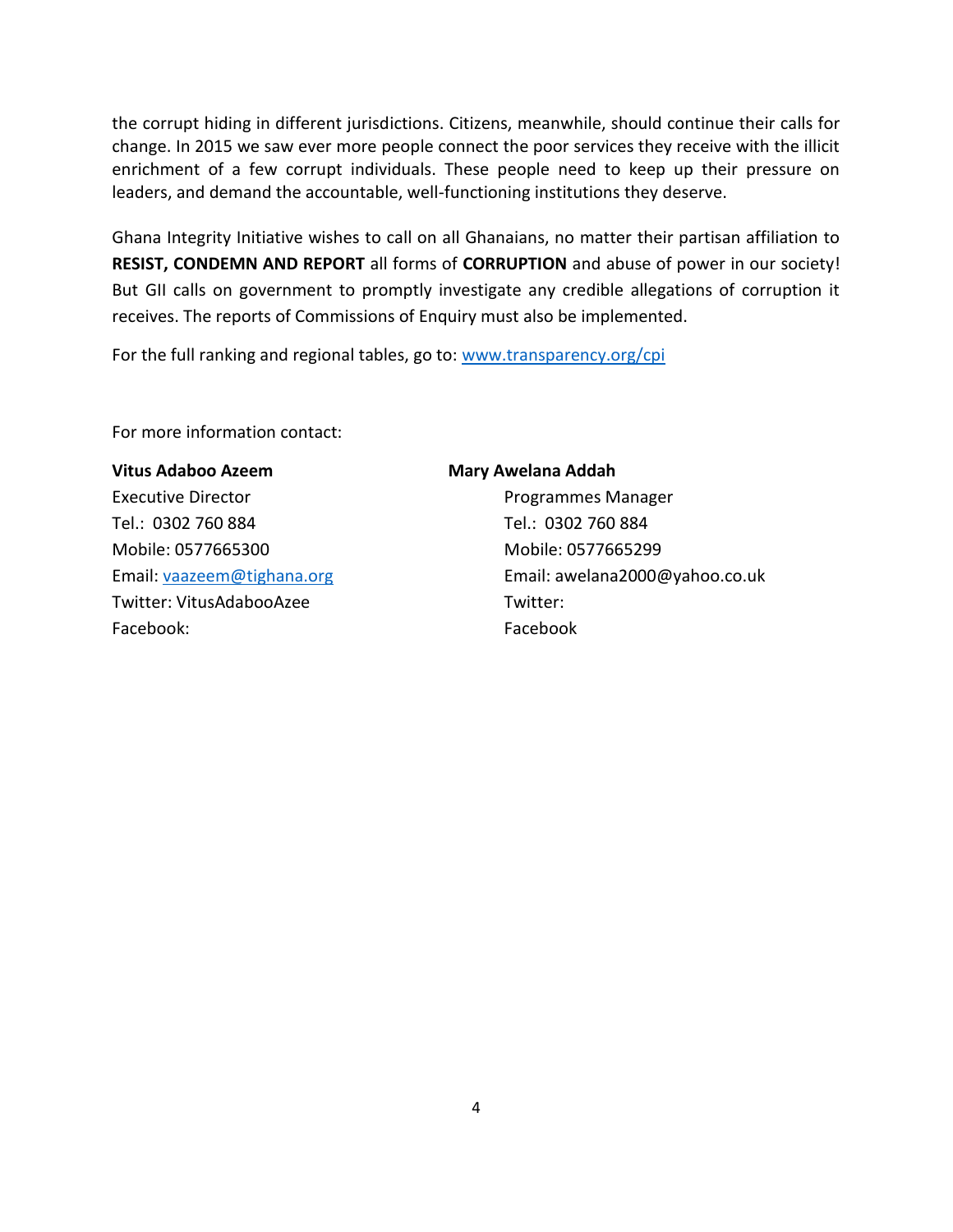## **APPENDIX: BRIEFING NOTES ABOUT THE CPI**

The Corruption Perceptions Index (CPI) was established in 1995 as a composite indicator used to measure perceptions of corruption in the public sector in different countries around the world. It is the leading indicator of public sector corruption, offering a yearly snapshot of the relative degree of the corruption problem by ranking countries from all over the globe. It is a composite index, a combination of surveys and assessments of corruption, collected by a variety of reputable institutions.

The CPI scores are calculated with a 4 basic steps methodology: selection of source data, rescaling source data, aggregating the rescaled data and then reporting a measure for uncertainty.

- 1. Selection of data sources: The CPI draws upon a number of available sources which capture perceptions of corruption. Data selection is done using reliable data collection and methodology from a credible institution; perception of the level of corruption in the public sector; quantitative granularity using scales which allow for sufficient differentiation in the data; cross country comparability for legitimate comparison between countries and not on country specific basis; and multi – year data set to compare a country's score from one year on to the next.
- 2. Standardize data source: Each source is then standardized to be compatible with other available sources, for aggregation to the CPI scale. The standardization converts all the data sources to a scale of 0-100 where a  $0 =$  highest level of perceived corruption, and 100 = lowest level of perceived corruption.
- 1. Aggregate the rescaled data: Each country's CPI score is calculated as a simple average and not on imputed values of all the available rescaled scores for that country. A country will only be given a score if there are at least three data sources available from which to calculate this average.
- 2. Report a measure of uncertainty: the CPI score is then reported alongside a standard error and 90% confidence interval reflecting the variance in the value of the source data that comprises the CPI score. Using the 90% confidence interval helps to assume a normal distribution.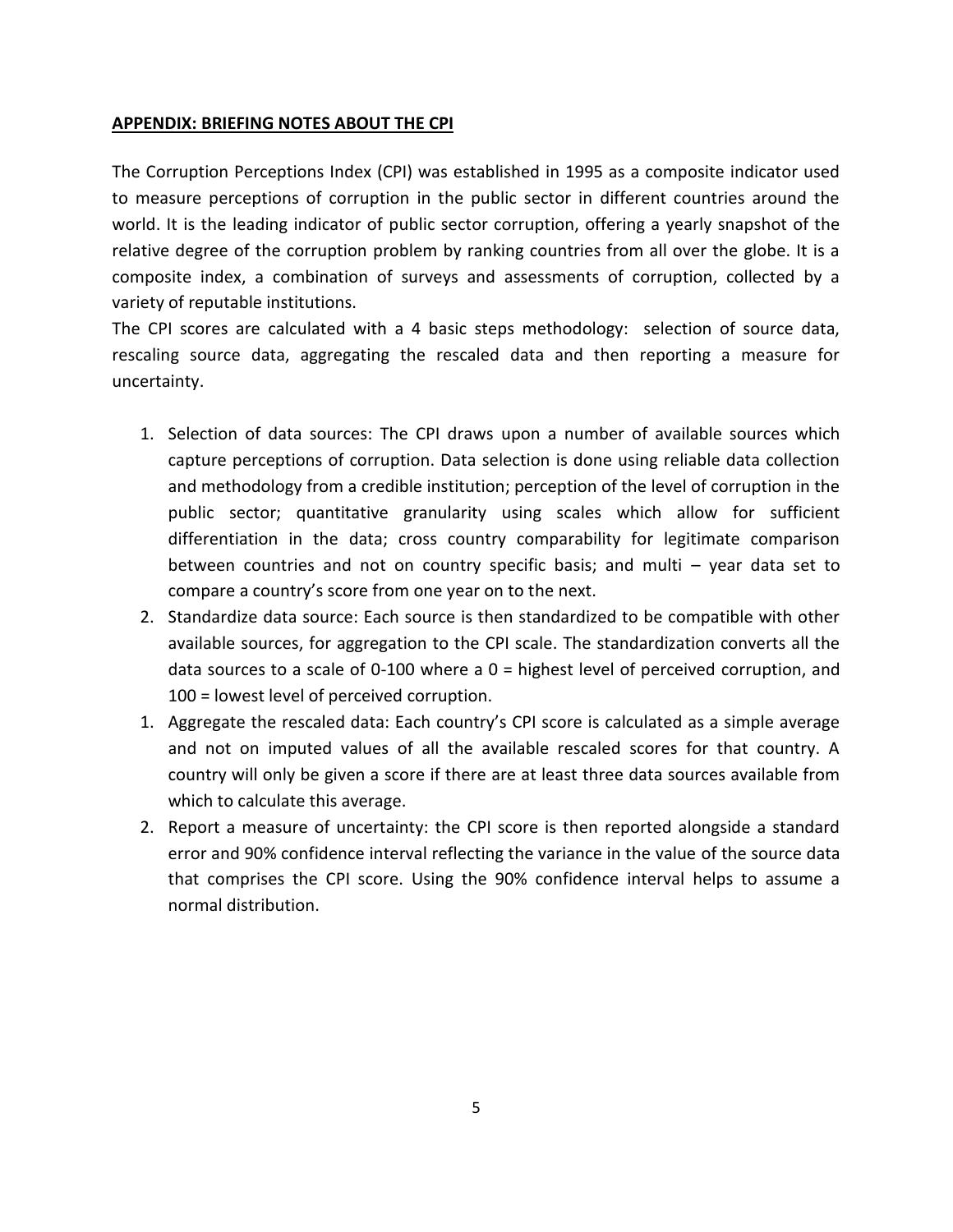# Table 1: 2015 African Picture

| No. | Country               | <b>Global Rank</b> | <b>Regional Rank</b> | <b>CPI 2015</b> | <b>2014 Score</b> | <b>2014 Rank</b> |  |
|-----|-----------------------|--------------------|----------------------|-----------------|-------------------|------------------|--|
| 1.  | <b>Botswana</b>       | 28                 | $\mathbf{1}$         | 63              | 63                | 31               |  |
| 2.  | Cape Verde            | 40                 | $\overline{2}$       | 55              | 57                | 42               |  |
| 3.  | Seychelles            | 40                 | $\overline{2}$       | 55              | 55                | 43               |  |
| 4.  | Rwanda                | 44                 | 4                    | 54              | 49                | 55               |  |
| 5.  | <b>Mauritius</b>      | 45                 | 5                    | 53              | 54                | 47               |  |
| 6.  | Namibia               | 45                 | 5                    | 53              | 49                | 55               |  |
| 7.  | Ghana                 | 56                 | 7                    | 47              | 48                | 61               |  |
| 8.  | Lesotho               | 61                 | 8                    | 44              | 49                | 55               |  |
| 9.  | Senegal               | 61                 | 8                    | 44              | 43                | 69               |  |
| 10. | South Africa          | 61                 | 8                    | 44              | 44                | 67               |  |
| 11. | Sao Tome and Principe | 66                 | 11                   | 42              | 42                | 76               |  |
| 12. | <b>Burkina Faso</b>   | 76                 | 12                   | 38              | 38                | 85               |  |
| 13. | Zambia                | 76                 | 12                   | 38              | 38                | 85               |  |
| 14. | <b>Benin</b>          | 83                 | 14                   | 37              | 39                | 80               |  |
| 15. | Liberia               | 83                 | 14                   | 37              | 37                | 94               |  |
| 16. | Mali                  | 95                 | 16                   | 35              | 32                | 115              |  |
| 17. | Djibouti              | 99                 | 17                   | 34              | 34                | 107              |  |
| 18. | Gabon                 | 99                 | 17                   | 34              | 37                | 94               |  |
| 19. | Niger                 | 99                 | 17                   | 34              | 35                | 103              |  |
| 20. | Ethiopia              | 103                | 20                   | 33              | 33                | 110              |  |